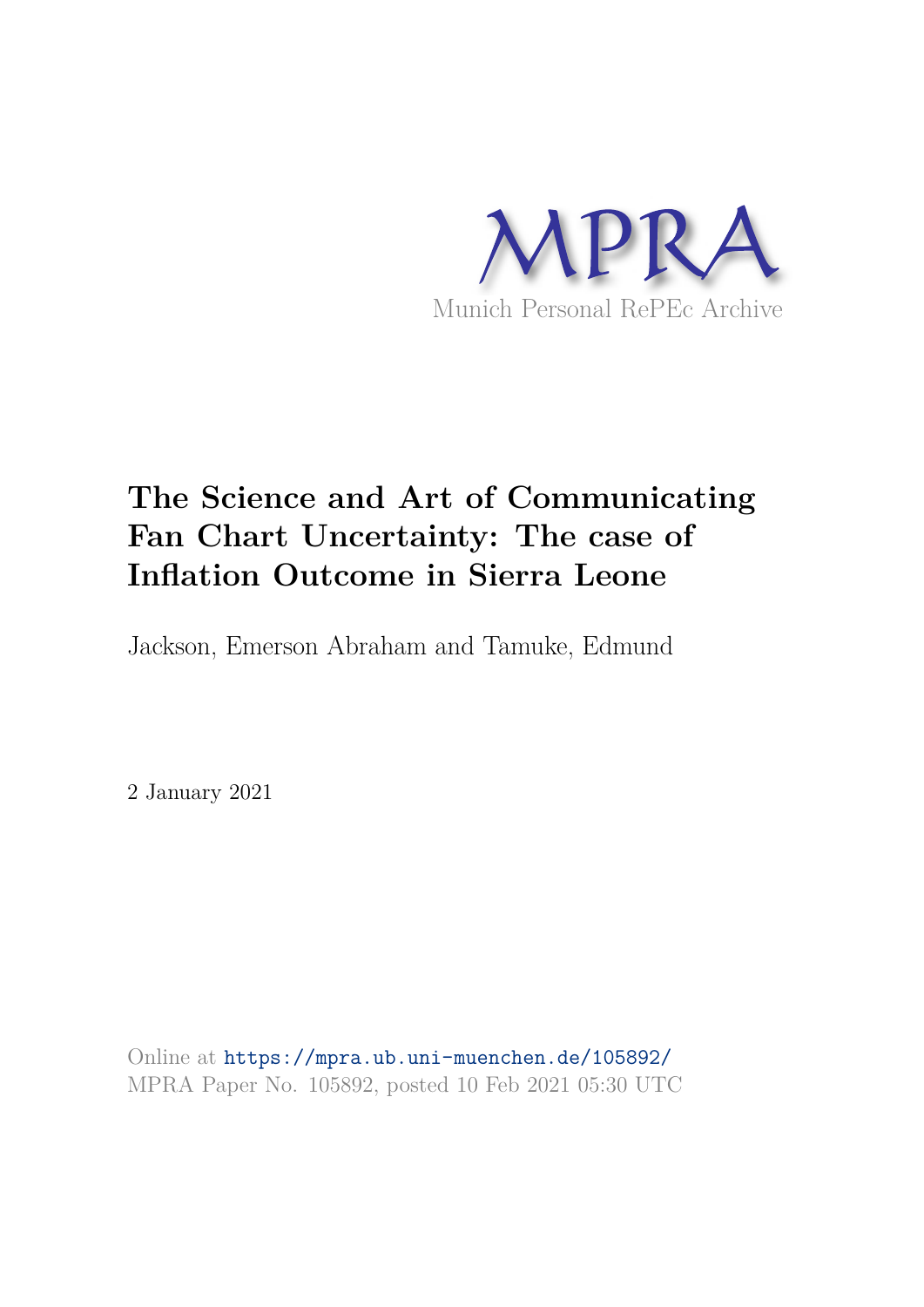# **The Science and Art of Communicating Fan Chart Uncertainty: The case of Inflation Outcome in Sierra Leone**

Emerson A. Jackson<sup>1</sup> and Edmund Tamuke<sup>2</sup>

#### **Abstract**

*The use of macro-econometric modelling technique has become a norm for policy decisions in central banks and in particular, the Bank of Sierra Leone. This study has leveraged on the technicalities of scientific and artistic approaches of assessing risks around point / baseline forecast; this in general makes it more convincing for probability confidence bands to be used in explaining uncertainty that surround point forecast in particular. In the case of this study, the use of the Box-Jenkins ARIMAX model has made it possible to highlight the relevance of Composite Leading Indicator (CLI) like Exchange Rate in alerting signals about early turning point of inflation outcome, both in terms of the uncertainty and risks surrounding its projections. With the derived (scientific) probability distribution of risks (30%, 60% and 90%), it was possible for the study outcome to unearth vast amount of information from the Inflation Fan Chart, particularly with respect to the art of providing balanced assessment of policy framework needed to communicate the BSL's price stability objective. While the use of Fan Chart is hailed as a very relevant tool, the paper also recommend the use of other model approaches like Scenario and Sensitivity analysis, also considered relevant in providing leading evidence of balancing risks surrounding macroeconomic outlook.* 

**Keywords**: *Fan Chart; Normal Distribution; Forecast uncertainty; Balanced Risks*

**Jel Classification**: *C15, C53, C81, E37, E59*

#### **1. Introduction**

l

Future deliberation, particularly one that is connected with policy decision in central banks is highly hinged on the assessment of uncertainty around point-forecast. This normally provide an idea of likely risks, which can either turnout to be symmetrical or asymmetrical, depending on various factors like the nature of the historical data used and in addition, the influence of Composite Leading Indicators (CLI) on the variable of interest. The

<sup>1</sup> Research Economist, Model Building and Analysis Section, Bank of Sierra Leone.

<sup>2</sup> Research Economist, Model Building and Analysis Section, Bank of Sierra Leone.

**DISCLAIMER**: Views expressed in this *Working Paper* document are those of the authors and do not reflect any of the named institution(s) for which they are associated. Comments or suggestions pertaining to the work can be sent to: **emersonjackson69@gmail.com.**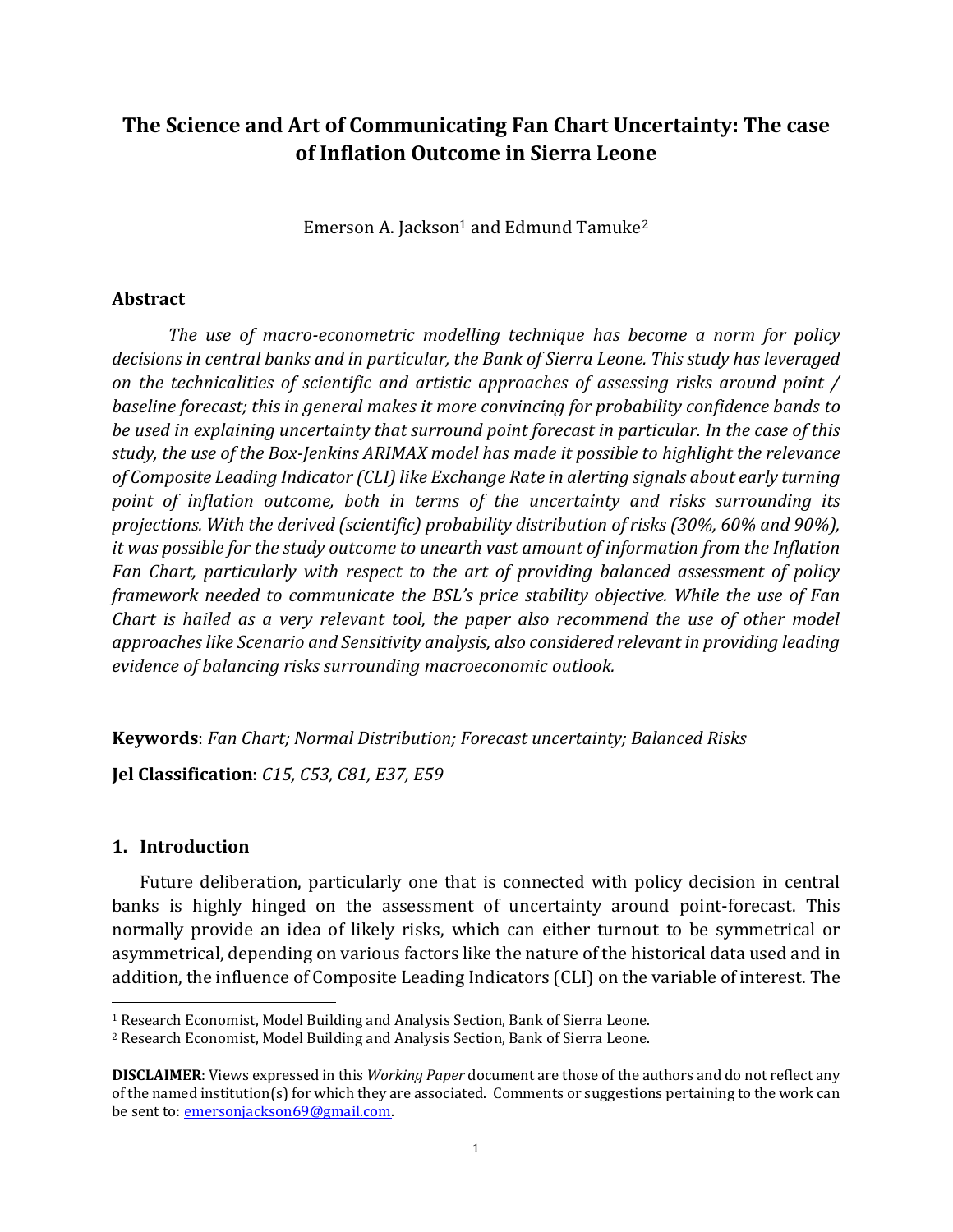use of uncertainty chart, as in the case with Fan Chart made its way in 1996, when Bank of England first introduce it as a way of improving communication of risks surrounding point forecast estimation (Razi and Loke, 2017). The technique is aimed at providing constructive assessment of uncertainty and risks that surround short-term inflation outlook, with models like ARIMA, ARIMAX and VAR (Jackson et al, 2019).

Given the heavy-weighted nature of statistical contents in the derivation of Fan Chart methodology (reference to Appendix 1), it is but appropriate to incorporate subjective judgments in ensuring consistency is maintained when addressing risks to forecast in general. On this note, it is therefore necessary that in the process of constructing a Fan Chart (particularly one that addresses the influence of a leading indicator like exchange rate) for thorough assessment of common risks affecting the variable of interest are rooted on theoretical foundation (Razi and Loke, 2017). The probability distribution surrounding forecast would normally provide enormous information pertaining to risks affecting forecast estimation and the extent of their uncertainty. The use of Fan Chart in particularly, makes it worthwhile for technocrats to provide thorough assessment of upside and downside risks, which are then forwarded to policy makers, based on their scientific outcome of likely risks that could emanate outside of point or baseline forecast. The use of this approach is now becoming a strong-hold for central banks around the world, particularly in relation to decisions that bothers around stipulating monetary policy rates, which is aimed at securing sustainable level of growth, while at the same time, addressing core mandate on price stability.

In a country like Sierra Leone, where the influence of external perturbations seem to be dominating volatile movement in economic indicators (Warburton and Jackson, 2020), it is almost certain for Exchange Rate in this case, to be utilised as a Composite Leading Indicator (CLI) in determining the direction of inflation dynamics in the country. Given the mandate of the central bank to monitor price stability, it has become a normal practice for forecasting outcomes to provide an assessment of risks that surround the outlook of inflation in the short term, particularly with the use of econometric models like ARIMA[X] and VAR. It is now a common practice for all monetary policy committee meetings at the Bank of Sierra Leone (BSL) to anchor decisions around Monetary Policy Rates (MPR) through assessment of risks, which would have been deliberated upon at technical level, in view of intense empirical research carried out by staff, mostly in the research and other policy oriented departments.

Unlike in institutions like the Bank of England, where the degree of uncertainty and asymmetry of Fan Chart interpretation is determined by a "*top-down*" approach of MPC members (Blix and Sellin (1997), the BSL seem to have utilised a "*bottom-up*" approach, in which the degree of uncertainty and asymmetry around Fan Chart is the resultant outcome from uncertainty and inclination of risks factors proposed at technical deliberation level.

In view of the above introduction, the motivation for this study is to facilitate critical discourse in view of the scientific process entailed in the construction of a Fan Chart, which is now a norm for policy deliberation at the BSL, particularly in affirming confidence on rates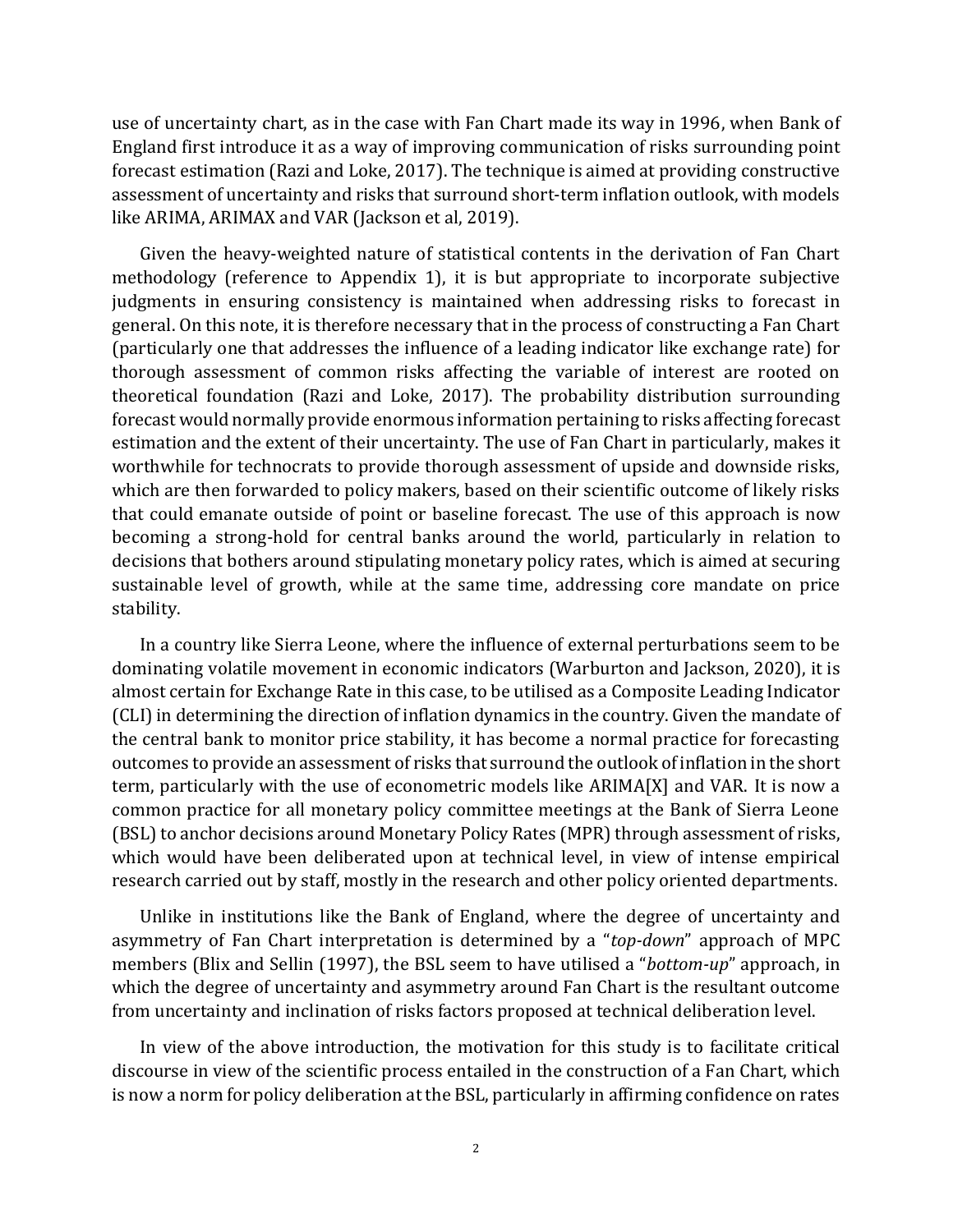announced and the future outlook of growth and well-being for citizens in the country. On this note, the use of Box-Jenkins ARIMAX model is the recommended methodology for this study. This is done as a way of illustrating the relevance of statistical confidence levels in Fan Chart attributable to uncertainty emanating from point forecast and their interpretation when communicating outcomes about MPR to the public. The progress of this paper is therefore, based on the following research question: "*How relevant is probability confidence chart in ascertaining uncertainty and risks around inflation forecast for policy formulation at the BSL?*"

In order to answer the above research question pertaining to uncertainty and risks surrounding the use of Fan Chart, the researchers have identified key achievable objectives to affirm their empirical endeavours in the study:

- *Provide short-term inflation forecast using ARIMAX methodology;*
- *Examine the level of uncertainty and risks surrounding the forecast using Fan Chart probability confidence bands;*
- *Provide an assessment of risks based on (artistic) intuition in support of effective policy decision making in the short term.*

The rest of the paper is detailed as follows. Section 2 provides a summarised literature review pertaining to Fan Chart uncertainty and methodologies from earlier research endeapvours in communicating outcomes to the public. Section 3 provide details on the Science behind the construction of a Fan Chart; this is also further sub-sectioned to capture the methodological procedures entailed in the forecast process and the construction of a Fan Chart by utilising data from Sierra Leone. Section 4 provides a summary pertaining to the art of assessing Fan Chart uncertainty and risks, while Section 5 conclude, with pointers for sound policy deliberation and future endeavours.

## **2. Literature Review**

The procedure for communicating uncertainty and risks in constructing a Fan Chart can prove very daunting, and even difficult, when the focus is to instill confidence surrounding point or baseline forecast to the public. Forward looking policies in central banks require accurate and precise projection of forecast outcomes, considered very important in affirming public confidence on the direction of an economy, particularly in relation to citizen's welfare, also linked with price stability mandate (Aikman et al, 2010).

According to Razi and Loke (2017), uncertainty around forecasts are normally presented using all or any of the three parameter approaches highlighted here: *(1) The use of quantitative assessment provide a probability density distribution using fan charts, with different possible outcomes; (2) The use of Scenario analysis provide forecasts of different scenarios, with different assumptions to enable possible outcomes in guiding successful policy decisions and (3) Sensitive analysis provide forecast based on estimation, with possibility of one key assumptions or series of shocks about a system*.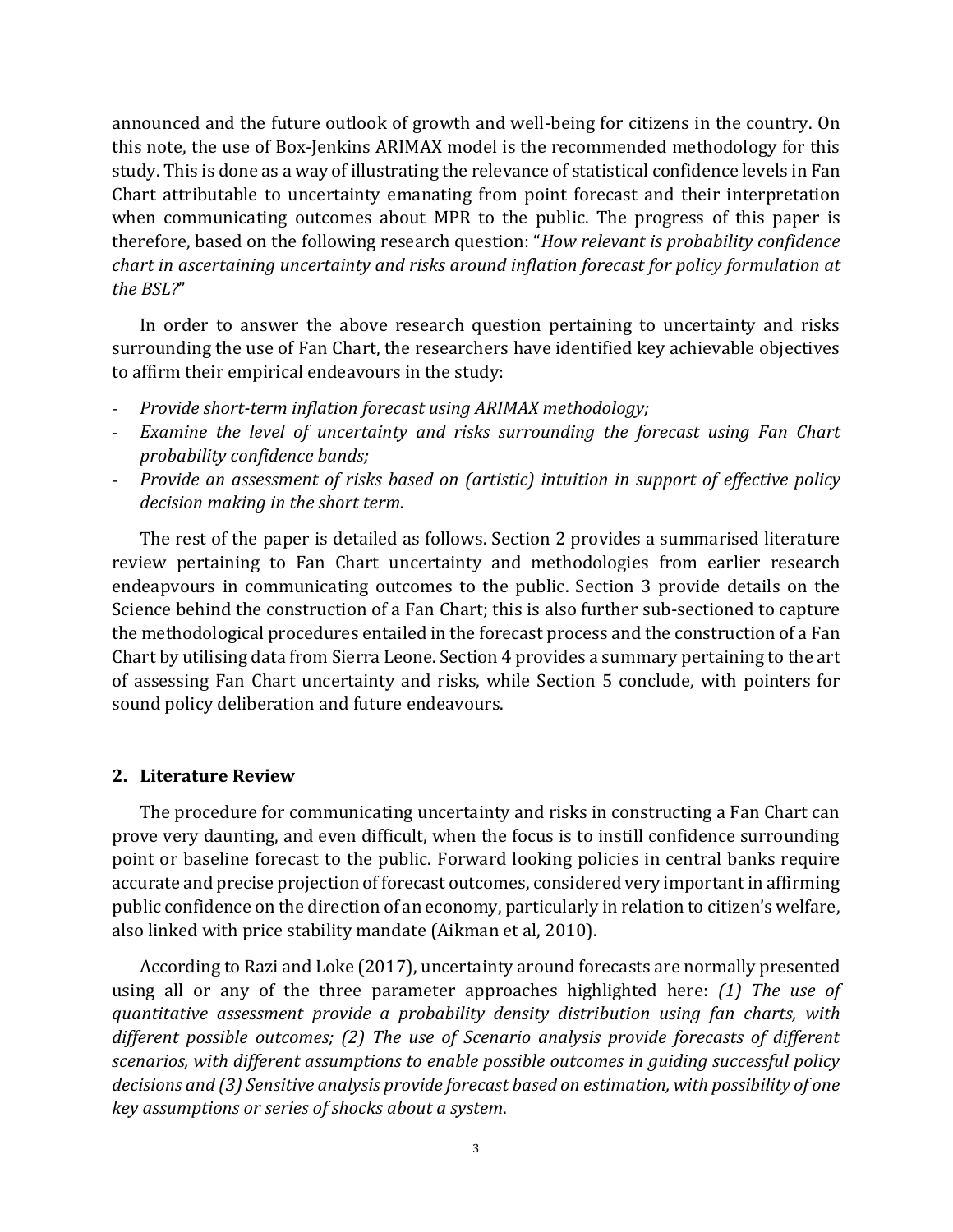Depending on the sophistication level of institutional capability, many central banks are normally seen to be actively utilising all three approaches (reference to Razi and Loke, 2017) in order to improve the effectiveness of communicating uncertainty and risks to the public. This is also common in central banks, where inflation targeting is the dominant regime; this makes it more reinforcing and mandatory for those at policy level to assert their confidence when communicating outcomes to the public about future the direction of an economy (Franta et al, 2014; Elder, 2005).

Notably, study carried out by Ehrmann and Fratzscher (2005) investigated the impact of central bank communication on interest rate. The study outcome proved that monetary policy communication has a significant effect on the level of short and medium-term possibility of the yield curve. Reaction on the part of the MPC, particularly in view of speeches and testimonies portrayed relatively weak results, suggesting their infrequent and unresponsiveness to an increase in volatility as a result of communication.

As time progresses, research undertakings on the use of Fan Chart seem to have taken a more diverse approach, incorporating techniques like VAR and Bayesian Vector Autoregression (BVAR) as utilised by Franta et al (2014). This, like any other approach, provide scope in building understanding around the asymmetries of uncertainty and risks surrounding baseline forecast, but with illustration of the different possibilities emanating from the confidence band levels.

With reference to the use of Fan Chart in assessment of risks in the West African region, Mordi et al (2012) utilized STIF approach to forecast inflation. The outcome of their study revealed that disaggregated forecast approach can provide a more accurate means for policy decisions, particularly where risks are identified using specified confidence bands. Given the stochastic nature of data utilised, particularly inflation, outcomes from the empirical study, and its association with risks can help researchers explore different outcomes on how data can respond to *a priori* expectations, with the underlying focus in serving its purpose of addressing core policy decision of maintaining price stability.

Moving closer to home, Jackson et al (2019) developed a short term inflation forecasting (STIF) modelled on a parallel line with that of Mordi et al (2012); Box-Jenkins time series approach (ARIMA) was utilised to analyse inflation uncertainty and associated risks to Sierra Leone's short-term inflation outlook. The model was aided by thirteen Fan Charts as represented in the CPI disaggregated basket for Sierra Leone. This was done in a bid to enable policy makers' utilise expert judgments for all components in a bid to explore in detail, areas posing serious concern to price stabillity in the economy. The uniqueness of this paper is its interpretation of risks to each of the disaggregated components, while also improving credibility of decisions taken by policy makers at the Bank of Sierra Leone [BSL]. Empirically, Food and Non-Alcoholic Beverages proved to be the most threatening item to price volatility in the basket, indicating that shocks arising from within or outside of Sierra Leone can significantly impact headline CPI, with immediate pass-through effect to consumers' increased spending habit formation, at least in the short to medium term. The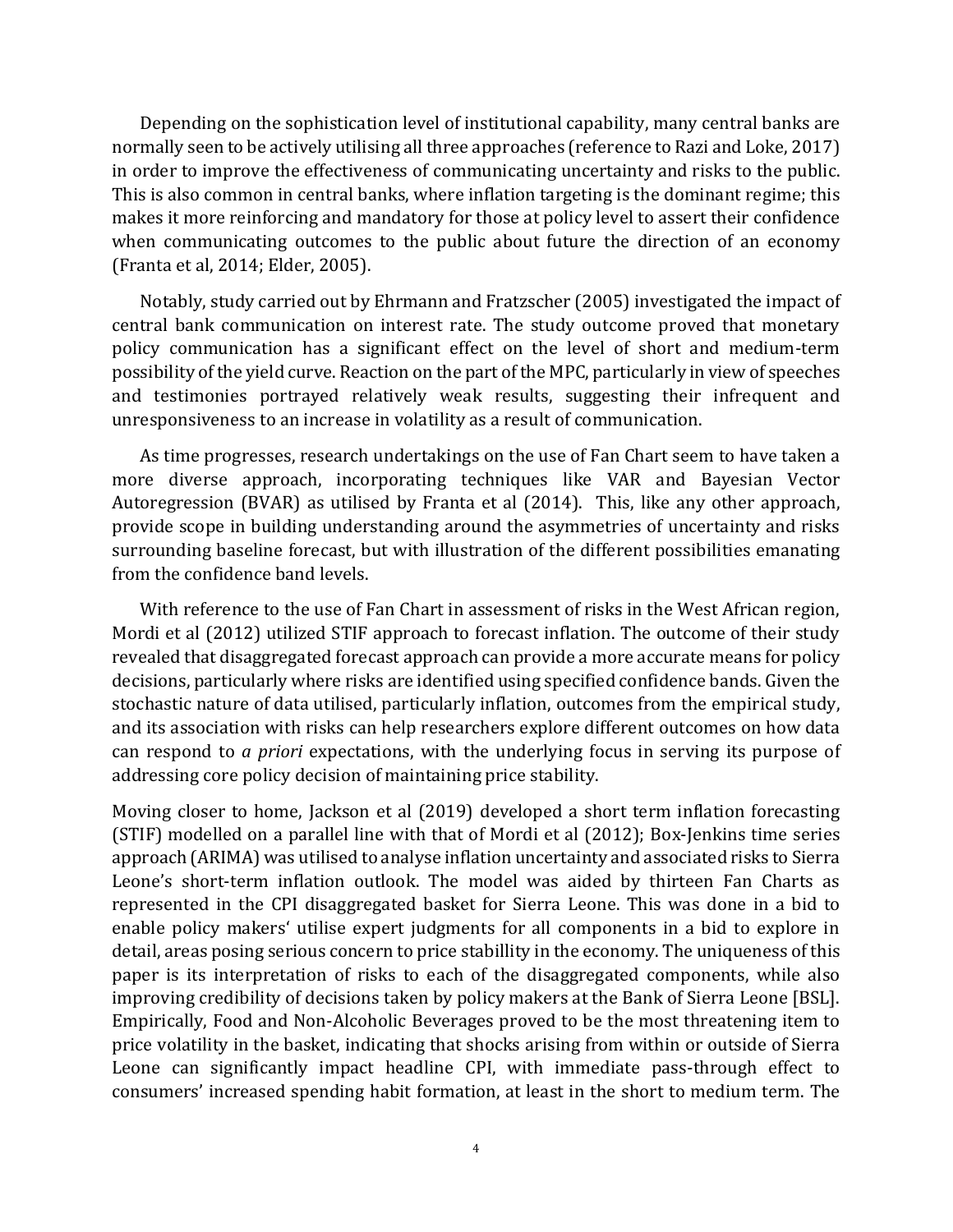outcome of this empirical research shows uniqueness of the disaggregated model in tailoring policy makers' attention towards targeting sector-specific policy interventions on risk mitigation.

#### **3. Scientific Methodology in Constructing the Fan Chart**

The theoretical framework of this study is based on the "*Two-Piece Normal (TPN)*" distribution. As emphasised by Johnson et al (1994), TPN is claimed to be an original work of Gibbons and Mylroie (1973) and John (1982). The technique of TPN distribution is a widely used method in the construction of Fan Chart on account of its asymmetric shape and the ease of the computation of cumulative density function. The TPN and its probability density function (PDF) is a combination of two halves of two normal distributions (Wallis, 2014), where the modes  $(\mu)$  are the same, while also possessing different standard deviations (see Appendix 2).

In furtherance of the construction of a Fan Chart, which is aimed at unearthing uncertainty and risks around point / baseline inflation forecast, the incorporation of Exchange Rate utilised as an exogenous variable is to ensure that discussions at policy level takes into consideration balance of uncertainty and risks surrounding the asymmetry of the Fan Chart(s) produced in the given period under investigation. In constructing Fan Chart using the TPN approach, it must be noted that both the upper and lower standard deviations, notably  $\sigma_1$  and  $\sigma_2$ , should be derived, with emphasis given to three core parametric steps of the forecast distribution: (1) a central projection, which is the mode of the variable; (2) the degree of uncertainty surrounding the central projection, a reflection around the width of a Fan Chart; and (3) the distributional Skewness around the forecast, which also provide balance of risks emanating from the forecast.

In general, the central projection, also referred to as the baseline forecast can be obtained from a specified methodology, notably in this case, the ARIMAX model. As specified in Appendix 2, the mode of the distribution, also akin to the baseline forecast, is indicative of probable outcomes from utilised models. Therefore, the degree of uncertainty emanating from the Fan Chart produced will unearth varying level of possible risks surrounding baseline forecast, and the degree of uncertainty is normally manifested around the spread of the Fan-out distribution of the specified Fan chart using confidence band limits. Such degree of uncertainty is expressed as the degree of error surrounding the baseline forecast, which literally is derived through computational adjustment of the historical forecast error. Hence, as expressed by Razi and Locke (2017), the degree of uncertainty of the baseline forecast,  $\sigma_y^2$  is expressed as the variance of historical forecast errors of the distribution,  $\sigma_e^2$ , which adjust for uncertainty surrounding the impending risk factors as expressed in Equation 1.

$$
\sigma_{y}^{2} = \sigma_{e}^{2} \frac{\Sigma w_{i} x_{i}}{\Sigma w_{i} \bar{x}_{i}}
$$
 Eq. 1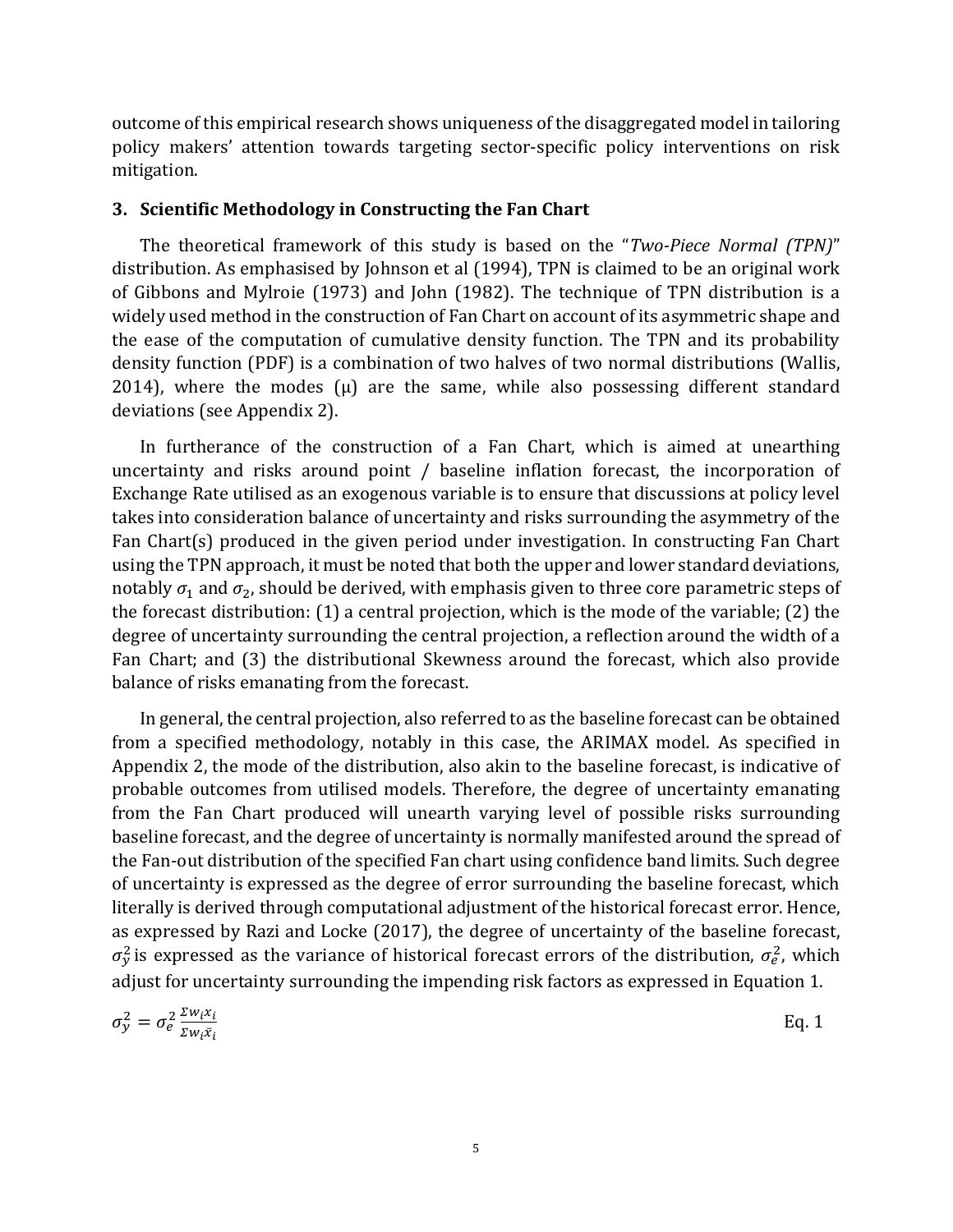**Where**:  $w_i$  is the elasticity of the key assumptions factored in the computation, while  $x_i$  and  $\bar{x}_i$  are representation of current and historical degree of uncertainty of the risk factors surrounding the baseline forecast,

With reference to the second objective of the paper, which is intended to construct a Fan Chart in measuring uncertainty and risks by utilising confidence bands, it is the intention here to provide a thorough assessment of uncertainty by comparing historical outlook using multiplicative indicators like variance factor. In furtherance, given the volatility of price level and the external influence of Exchange Rate dynamics, we have taken into consideration the uncertainty of these factors (reference to Figure 1), which tend to tilt risks surrounding the Fan Chart asymmetrically (Razi and Loke, 2017: 5).



The parameter of Skewness or asymmetry of the distribution around the baseline projection as expressed by  $\gamma_v$  can be derived through linear combination of the skew coefficients of risk factors expressed here as  $\gamma_i$  as shown in equation 2.

$$
\gamma_y = \Sigma w_i \gamma_i \tag{Eq. 2.}
$$

With technical competencies of forecasters and also knowledge about the economy of Sierra Leone in particular, discourses surrounding risk factors can be addressed using volatile indicator like exchange rate, a proxy for the assumption built in this study. Events in the domestic economy pertaining to the influence of exchange rate and also expectations about inflation could account for the highs and lows experienced in the width of an uncertainty Fan Chart. The relevance of the computed standard deviation values would in general, be utilised in the confidence bands to give a clear picture of uncertainty surrounding the assumption, as shown in Figure 2 below.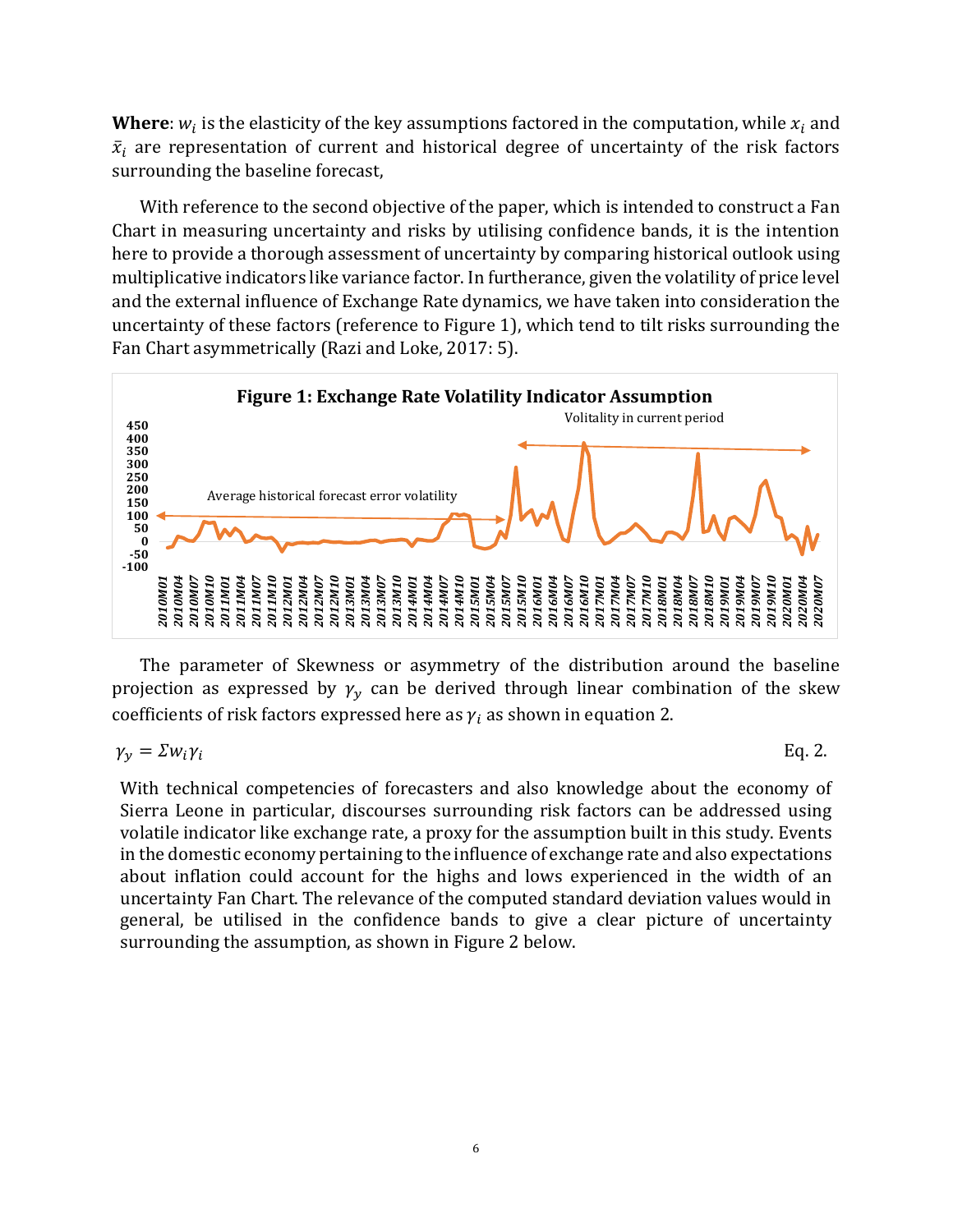

**Source:** *EVIEWS Output*

#### **3.2. Series Co-Movement and Causal Relationship and Unit Root Test**

Figure 3 below provide an illustration of variables utilized, with indication of comovement pattern that reflect high degree of correlation (Appendix 3) between Exchange Rate and Consumer Price Index (inflation proxy), with data spanning from 2010M1 – 2020M7.



Appendix 3 provide an indication of strong correlation between the two variables, but the reality of causality as presented in Table I manifest uni-directional outcome, strongly influenced by Exchange Rate variable. In reference to theoretical underpinnings and research outputs from studies conducted in recent past (Jackson et al, 2020; Jackson and Tamuke, 2018), there is indication pointing to the fact that Exchange Rate is a strong influence of inflation dynamics in Sierra Leone, owing to weak real sector activities in the country. In other words, the high level of trade imbalance and imports of essential inelastic goods for domestic consumption (Jackson and Jabbie, 2020) is making it possible for the country's currency to be devalued, with persistent level of lagged pass-through effect of imported prices to economic agents in the country.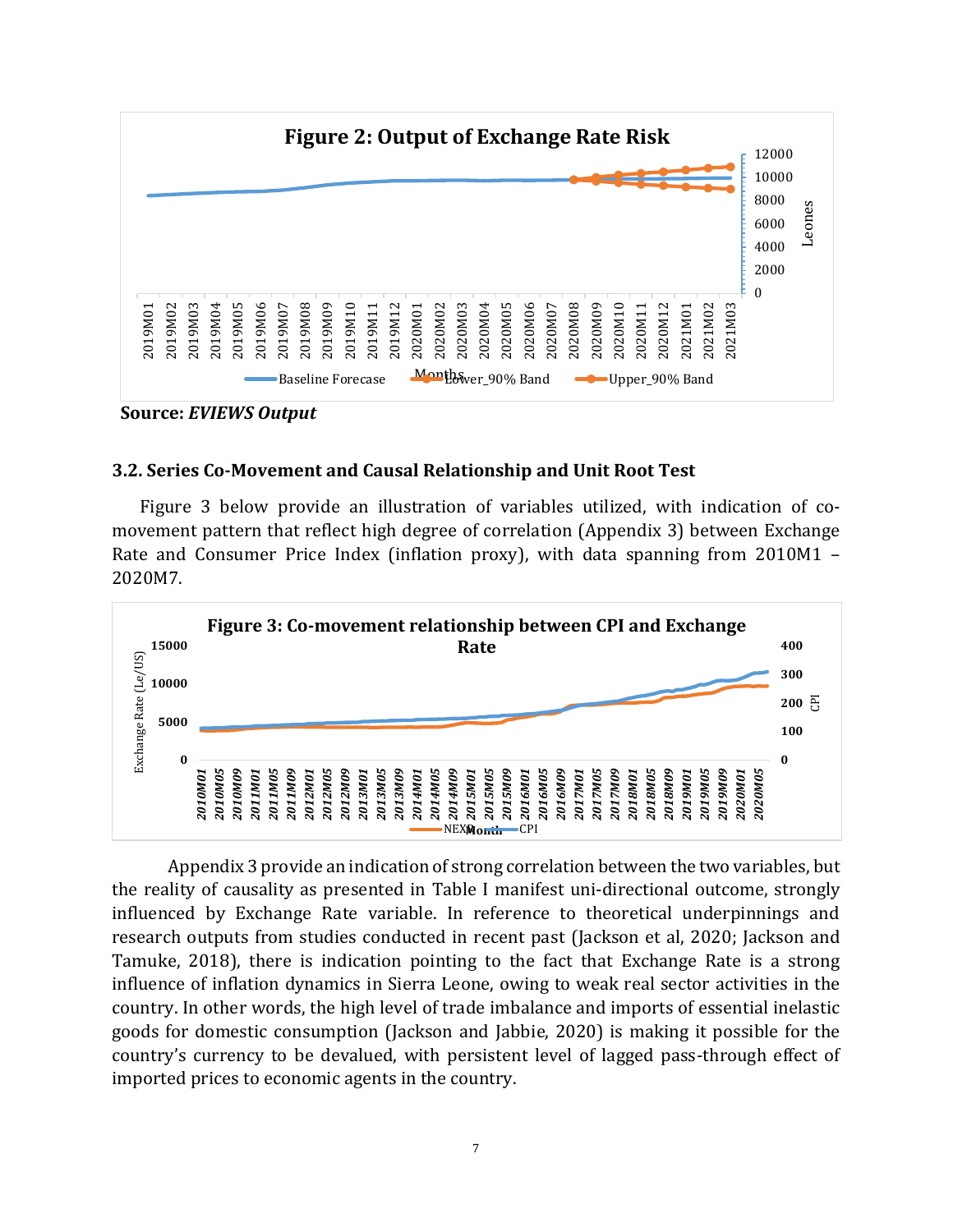| <b>Null Hypothesis:</b>         | <b>Obs</b> | <b>F-Statistic</b> | Prob.  |
|---------------------------------|------------|--------------------|--------|
| NEXR does not Granger Cause CPI | 125        | 5.64375            | 0.0045 |
| CPI does not Granger Cause NEXR |            | 1.55637            | 0.2151 |

#### **Table 1: Pairwise Granger Causality Tests**

#### **Table 2: ADF and PP Unit Root Test Outcomes**

|                 | ADF         |                |             | <b>PP</b>   |                |      |
|-----------------|-------------|----------------|-------------|-------------|----------------|------|
| <b>Variable</b> | I(0)        | I(1)           | I(2)        | I(0)        | I(1)           | I(2) |
| <b>CPI</b>      | 0.835861    | $-1.366220$    | $-3.345558$ | 2.951293    | $-6.885539***$ | N/A  |
| <b>NER</b>      | $-1.038473$ | $-5.358172***$ | N/A         | $-0.795232$ | $-5.293923***$ | N/A  |

*Note: \*\*\* = 1% significance*

The empirical contribution of this paper is constructed on inflation forecast (as detailed in the initial diagnostic Unit Root test outcome), with its exogenous influence of Exchange Rate, while ensuring level of uncertainty and Skewness of risks are discussed as part of the Fan Chart interpretation (Jackson and Tamuke, 2018; Kongcharoen and Kruangpradit, 2013). In the case of this study, we suggest the use of time-variant coefficients to reflect the dynamic effects of the two variables at play, but with greater emphasis on the forecast outlook of Inflation variable. Time-variant coefficients in this study was computed using the Autoregressive Integrated Moving Average and its exogenous component (ARIMAX). Notable reflection of the application of macroeconomic forecast can be linked to Stock and Watson (2003), whose exploration proved that the incorporation of a principal indicator has the capability of improving the overall performance of forecast.

Ideally, Exchange Rate can be a good predictor in building understanding of the turning point of an economy, particularly as utilised in the case with Hamilton and Perez-Quiros (1996) in their prediction of GDP growth. In the case of this study, the influence of exchange rate is a major threat to the stability of price dynamics in the Sierra Leone economy as revealed in several contemporary studies (Jackson et al, 2020). Therefore, we are convinced that the inclusion of Exchange Rate will help project the reality of inflation dynamics and direction of uncertainty and risks (reference to Figure 2). Hence, the representation of the model is hereby expressed as  $ARIMAX(p,d,q)$ , with p, d, q representing the Autoregressive (AR), integrated differencing (d) and the Moving Average (MA) components respectively. This can be expressed mathematically as a stationary series (Yt) shown in Equations 1 and 2, where outcome of the estimation process is indicated the coded steps provided in Appendix 1:

$$
Y_t - \theta_1 Y_{t-1} - \dots - \theta_p Y_{t-p} = \varepsilon_t + \theta_1 \varepsilon_t + \dots + \theta_q \varepsilon_t - q
$$
 Eq. 1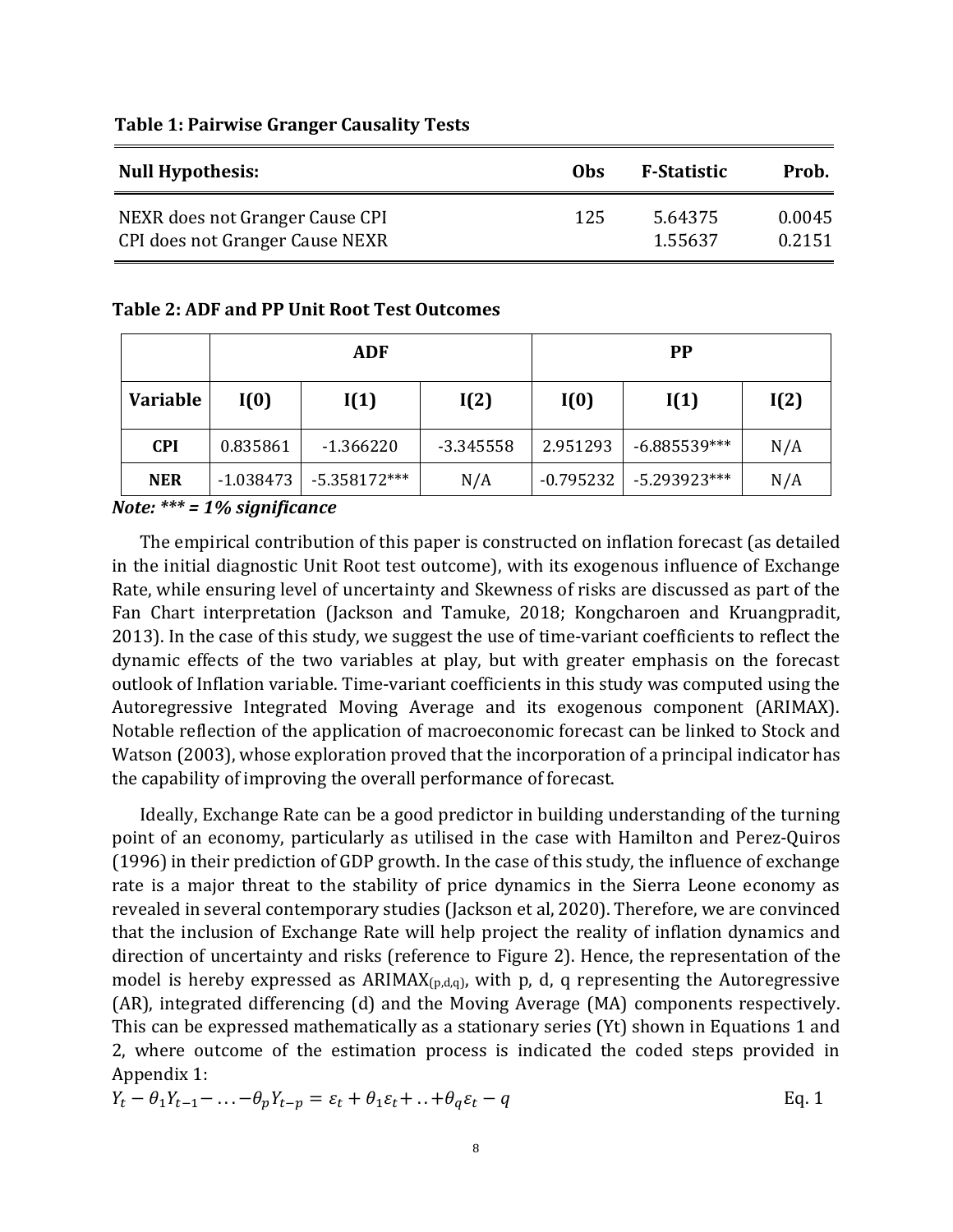$\theta(L)(1-L)^d Y_t = \theta(L)X_t + \theta(L)\varepsilon_t$ Eq.2

- Where: 'p,d,q' represent the non-seasonal form of the ARIMAX process [automated format factors incorporating Autoregressive component (AR), differenced operator (d) and finally, the Moving average (MA) component. Where seasonality adjustment is factored in the series, p, d and q will automatically be capitalised or represented as upper cases].
- $\theta(L)$ , (L) and (1 L) are the moving average polynomial of the autoregressive process of  $Y_t$ .
- $\bullet$  d is the differenced operator and  $\epsilon_t$  is white noise.
- $\bullet$   $X_t$  is an explanatory variable, which is Exchange Rate.

It is worthwhile to note that as represented in Appendix 1, the emphasis of risk is on the headline inflation (CPI 13) as opposed to the disaggregated components (see Figure 3). Details in the methodological procedure for producing point forecast / headline forecast is detailed in the automated coding steps as shown in Appendix 1.

With the TPN distribution as utilised by Razi and Loke (2017: 6-7), it is possible to derive the three key parameters of the Fan Chart; the lower and upper standard deviation,  $\sigma_1$  and  $\sigma_2$ , *and the lower and upper value confidence intervals (* $z_1$  *and*  $z_2$ *) as detailed below and also* represented in Appendix 1 of this research paper.

$$
z_1 = \mu - \frac{\sigma_1}{\sigma_2} (z_2 - \mu)
$$
 Eq. 3

$$
z_2 = \mu + \mu_2 \theta^{-1} \left(\frac{1+q}{2}\right)
$$
 Eq. 4

Where:  $\theta^{-1}$  is represented by the inverse of the standard normal distribution curve, while q is the level of confidence. Figure 4 below provide an illustration of the three parameters of a typical TPN Fan Chart, where different shades are represented by confidence bands or intervals. Notable in this case, 90%, 60% and 30% probability confidence bands that captures the true value of inflation.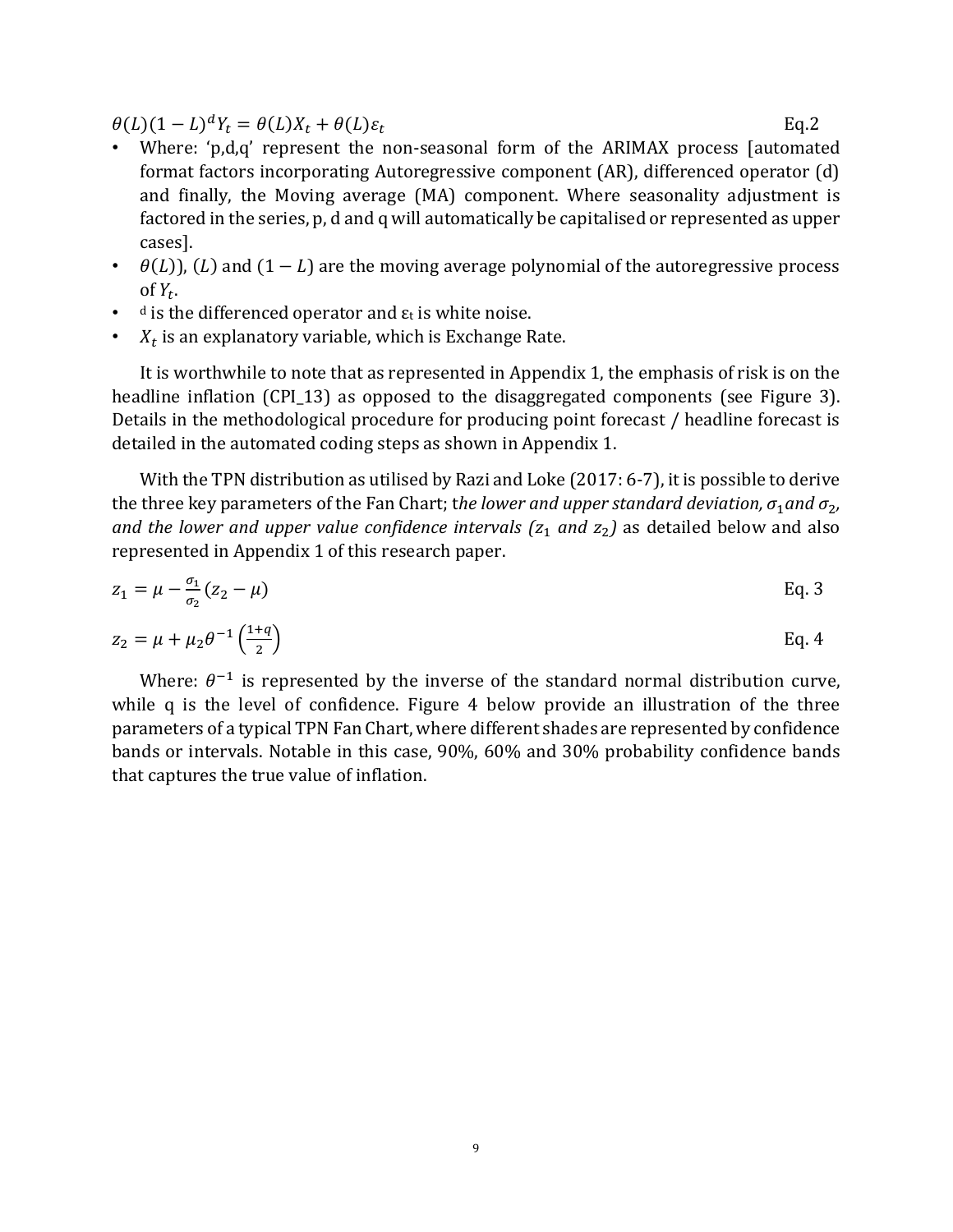

**Figure 4: Fan Chart from ARIMA Model Forecast incorporating 3-Parameter of a typical TPN** 

**Source**: *EVIEWS Output*

Figure 4 provide a clear illustration of the science behind the Fan Chart, with uncertainty of risks balanced heavily on the downward, thereby indicating a higher chances for inflation to subdue in the short-run with effective policy measures. The robustness of risks interpretation require expert judgment from technocrats, particularly in effectively prioritizing policies geared towards subduing inflation in the short to medium-term. While the symmetry of risks is more favourable towards the downside, effort must be fully explored, with knowledge of the domestic economy to mitigate the actuality of inflation moving well over the targeted period.

#### **4. The Art of Assessing Fan Chart Uncertainty and Risks**

The use of Fan Chart to portray uncertainty and risks is considered as both a Science and an Artistic process. The abundance of information contained within the constructed Fan Chart as shown in Figure 4 above, makes it possible for decision pertaining to economic stabilisation to be realised through deliberation of expert judgments at technical and as well as at policy level. Discourses pertaining to the artistic process of Fan Chart analysis can be dealt with through critical assessment of the fan-out look of the Fan Chart. The Fan Chart has been technically designed in cognisance of the three parameters detailed in Appendix 1; where the Mean, Variance and Skewness are serious indicators of the direction of uncertainty and risks. As noted by Razi and Loke (2017), there are two levels of uncertainty that is said to have emanated from the Fan Chart; these include (1) uncertainty of the forecasting model (consisting of inflation forecast result, with its exogenous component and (2), assumptions built into the construction of the Fan Chart.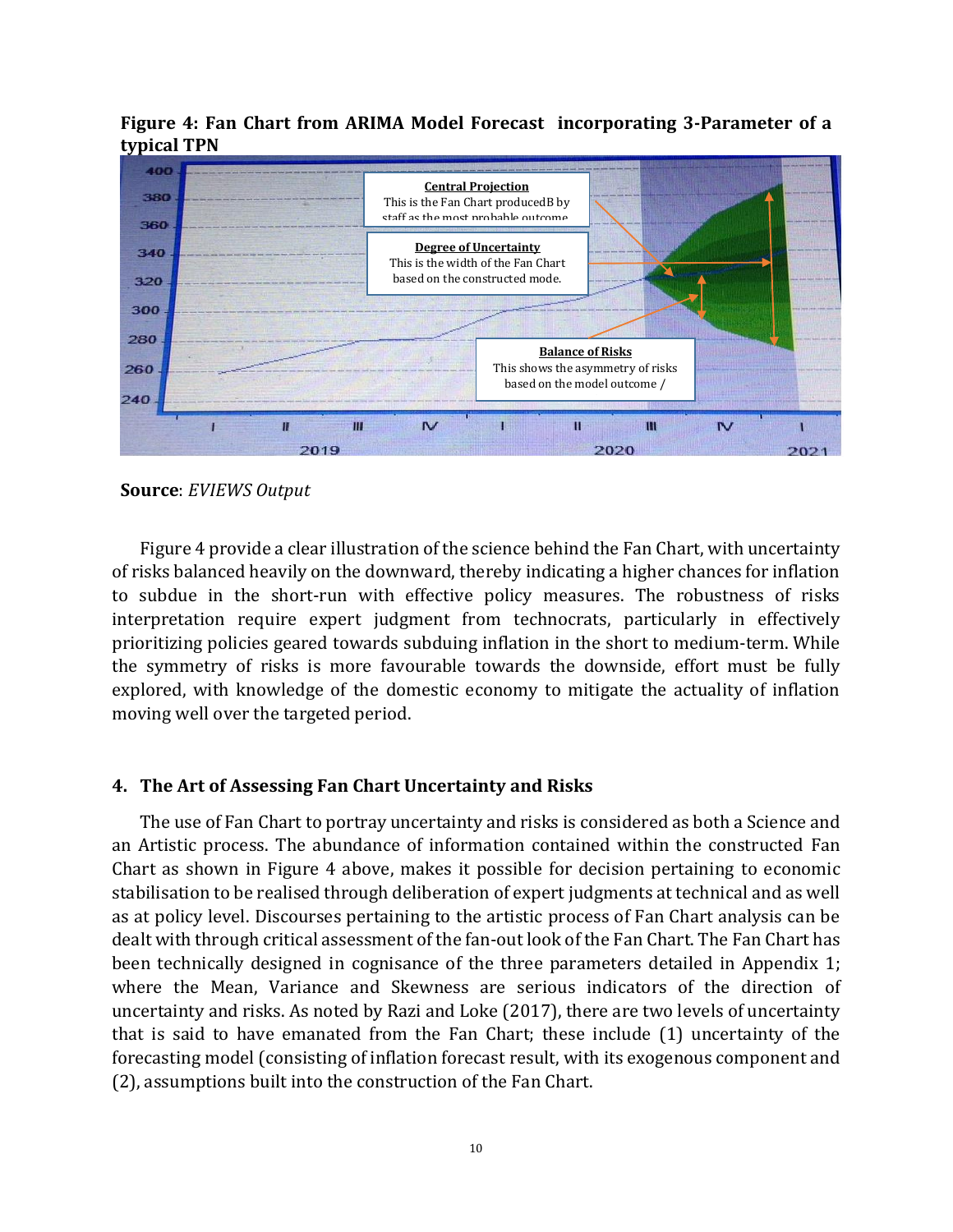In interpreting the Fan Chart as detailed in Figure 4, the '*Degree of Uncertainty*' manifest the totality of the fan-out figure, with the embedded '*Central Projection*' accounting for the baseline or point forecast produced from the automated Fan Chart. On a last note, the 'B*alance of Risk*' illustrate the Skewness of the Fan Chart, which in this case is asymmetrical on the downside. In order words, it indicate a 90% likelihood of inflation falling below the central projection. The actuality of such a downside risk would in general, be supported by effective policy actions as deliberated at MPC level based expert judgments, which would have been explored through research endeavours at the technical level. It is worthwhile to note that, under a normal probability distribution curve, with 90% upper and lower probability confidence limit, the remaining non-accounted 10% of the Fan Chart represent a *tail-end* risk events. In order words, such risks are considered to be outliers, with risks perceived as infinitesimal to the overall inflation outlook.

Therefore, Fan Chart construction for an economy like Sierra Leone can be seen as a scientific endeavour as portrayed in the probability confidence bands. The artistic process of ensuring uncertainty of assumptions embedded within the forecast process are thoroughly assessed, through expert judgments in a bid to ensure price stability target is achieved. Such approach is seen as the basis of communicating good or worrying news in the public fora. Where possible, the use of suite of models incorporating cases of scenarios (notably from VAR and FPAS), also one of the three types of approach utilised in constructing uncertainty around forecast construction, can be made possible, in conjunction with Fan Chart. This is considered helpful in assessing the state of possible actions the central bank can utilise in ensuring stability and growth are realised in the domestic economy.

#### **5. Conclusion**

The study has provided an illustration of the relevance of Fan Chart in addressing uncertainty and risks in an economy. Policy makers in central banks and in particular, the Bank of Sierra Leone are highly reliant on Fan Chart as a way of eliciting precise judgments about the way forward in addressing price stability pressures. The use of ARIMAX as the model for constructing Fan Chart in this case has been helpful in portraying the complexity of risks associated, with two volatile variables like Exchange Rate and CPI utilised in the assessment of future welfare condition for citizens in the Sierra Leone economy.

With reference to the highlighted objectives, the use of Fan Chart makes it possible for robust deliberation amongst technical experts to be dealt with in view of uncertainty and risks that normally surround baseline forecast as presented in Figure 4. The asymmetrical diagram indicate a higher scope of risks to inflation, which is tilted towards the downside, while the possibility of some level of upside risks makes it onerous on technical experts and policy makers to deliberate critically in preparation for both worse and best case situation of risks that can occur. Given the possibility of continued perturbations as witnessed in the current state of COVID19 and in particular, the historical state of fragility in the Sierra Leone economy to external shocks, which normally feeds in the form of an easy pass-through effect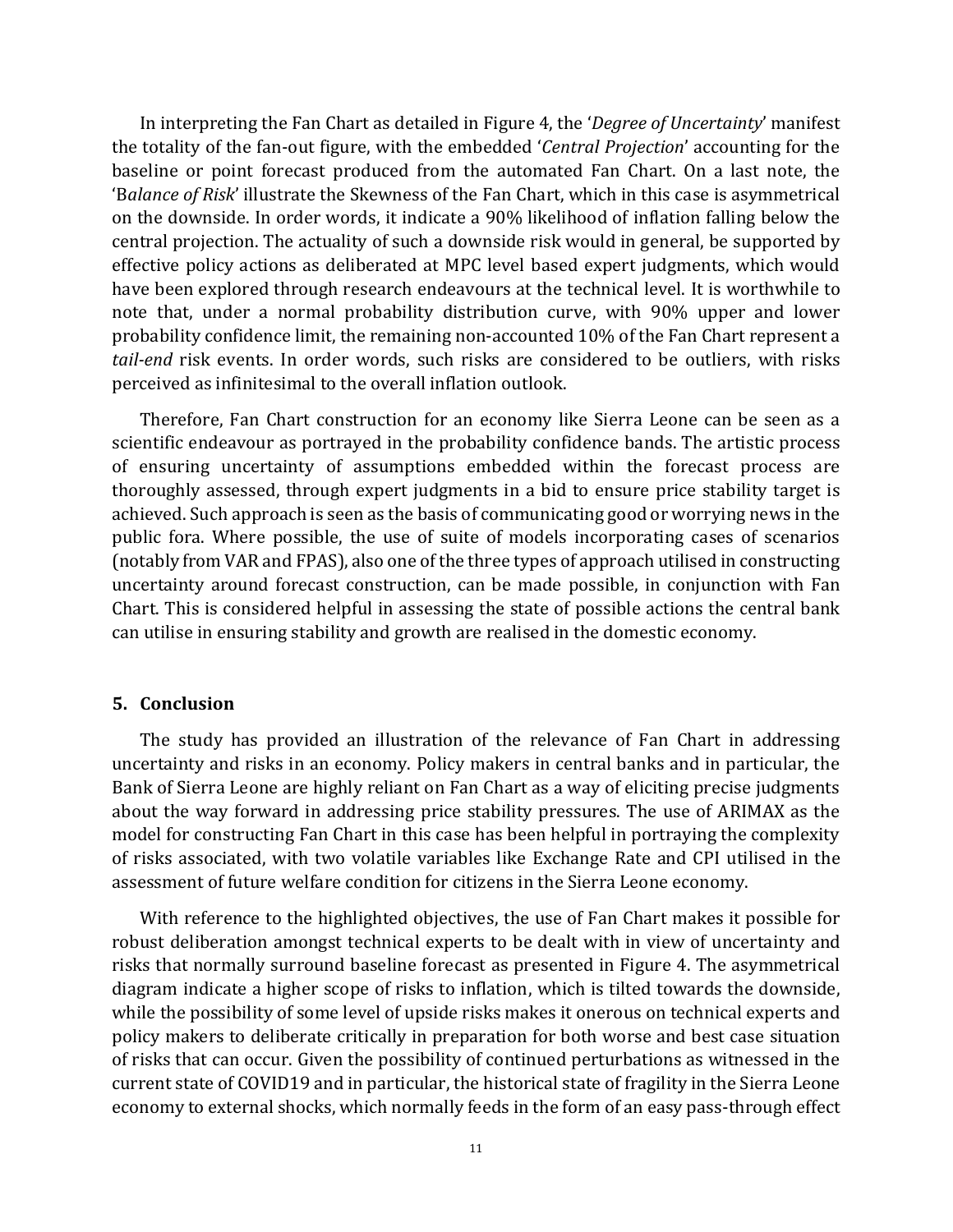of higher prices, there is a need to make sure policy deliberation is well prepared in addressing the continued state of volatile shocks to the economy.

In summary, technical experts in their use of models, will need to make themselves adaptive to varying methodologies and approaches that are relevant in ensuring uncertainty and risks are monitored throughout their endeavour to support policy decisions around price stability. Consideration at some point in time would need to be given to alternative approaches like Scenario and Sensitivity Analysis in a bid to affirm policy decisions connected with price stability mandate. There is a need for policy makers to continue their strides in supporting the effort of technical users of Fan Chart technology, possibly through knowledge update or customize-training, so as to make it worthwhile for Fan Chart to be utilised in the best possible way of supporting effective policy decision, and also as an effective means of communicating information to the public.

## **Appreciation**

We wish to express appreciation for those who have provided initial feedback on the first draft of this work. We also welcome critical comments to support the development of this Working Paper document.

# **References**

Aikman D., Barett P., Kapadia S., King M., Proudman J., Taylor T., Weymarn I. and Yates T. (2010), "Uncertainty in macroeconomic policy making: art or science?", Paper delivered to Royal Society Conference on "Handling Uncertainty in Science", March 2010, London,

[http://www.bankofengland.co.uk/publications/Pages/news/2010/034.aspx.](http://www.bankofengland.co.uk/publications/Pages/news/2010/034.aspx) 

- Blix M. and Sellin P. (1998), "Uncertainty Bands for Inflation Forecasts", Severiges Riksbank Working Paper Series.
- Ehrmann, M., and Fratzscher, M. (2002). Interdependence between the Euro Area and the US: What role for EMU? European Central Bank Working Paper No. 02-200.
- Elder, R. (2005). Assessing the MPC's Quarterly Bulletin. Available at: [https://ssrn.com/abstract=813845.](https://ssrn.com/abstract=813845)
- Franta, M., Baruník, J., Horváth, R. and Šmídková, K. (2014), "Are Bayesian Fan Charts Useful? The Effect of Zero Lower Bound and Evaluation of Financial Stability Tests", International Journal of Central Banking, 10(1), pp. 159-187.
- Gibbons, J.F., and Mylroie, S. (1973). Estimation of impurity profiles in ion-implanted amorphous targets using joined half-Gaussian distributions. Applied Physics Letters, 22(11): 568-569. DOI: 10.1063/1.1654511.
- Hamilton J.D. and G. Perez-Quiros (1996) "What Do the Leading Indicators Lead?," The Journal of Business, 69, 27 – 49.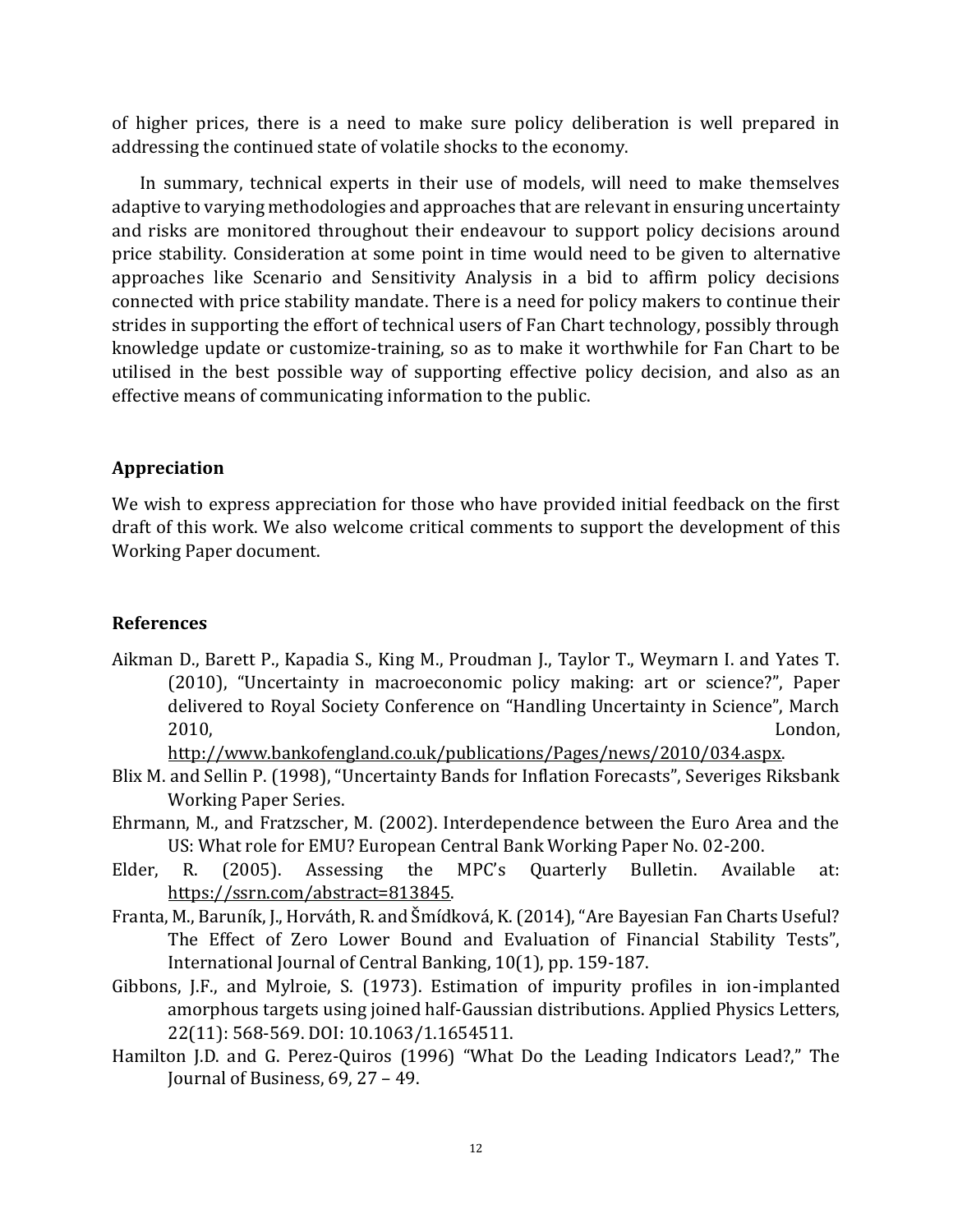- Jackson, E.A. and Jabbie, M. (2020). Twin Deficit hypothesis as an indication of government failure in Sierra Leone: An empirical investigation (1980 to 2018). İktisat Politikası Araştırmaları Dergisi - Journal of Economic Policy Researches, Vol. 7(1): pp. 43- 68. [https://doi.org/10.26650/JEPR658440.](https://doi.org/10.26650/JEPR658440)
- Jackson, E.A., Jabbie, M., Tamuke, E., and Ngombu, A. (2020). Adoption of Inflation Targeting in Sierra Leone: An Empirical Discourse. İktisat Politikası Araştırmaları Dergisi - Researches, 32. [https://doi.org/10.26650/JEPR735604.](https://doi.org/10.26650/JEPR735604)
- Jackson, E.A., Tamuke E., Jabbie M. (2019). Disaggregated Short-Term Inflation Forecast (STIF) for Monetary Policy Decision in Sierra Leone. Financial Markets, Institutions and Risks, 3(4), 36-52. [https://doi.org/10.21272/fmir.3\(4\).32-48.2019.](https://doi.org/10.21272/fmir.3(4).32-48.2019)
- Jackson, E.A. and Tamuke, E. (2018). Probability Forecast Using Fan Chart Analysis: A Case of the Sierra Leone Economy. Journal of Advanced Studies in Finance, Vol. 9(1): p. 34- 44. [https://doi.org/10.14505/jasf.v9.1\(17\).04.](https://doi.org/10.14505/jasf.v9.1(17).04)
- John, S. (1982). The three-parameter two-piece normal family of distributions and its fitting. Communications in Statistics – Theory and Methods, 11(8): 879-885. DOI: 10.1080/03610928208828279.
- Johnson, N.L., Kotz, S., and Balakrishnan, N. (1994). Continuous Univariate Distributions, Vol. 1, John Wiley and Sons.
- Kongcharoen C, Kruangpradit T. (2013). Autoregressive Integrated Moving Average with Explanatory Variable (ARIMAX) Model for Thailand Export. The 33rd International Symposium on Forecasting.
- Mordi, C.N.O., Adebiyi, M.A., and Adamgbe, E.T. (2012). SHORT TERM INFLATION FORECASTING FOR MONETARY POLICY IN NIGERIA. Central Bank of Nigeria (CBN).
- Razi, A., and Loke, P.L. (2017). Fan Chart: The Art and Science of Communicating Uncertainty. IFC Bulletin Chapters, In: Bank for International Settlements (ed.), Statistical implications of the new financial landscape, Vol.43, Bank for International Settlements. +447722012952
- Stock, J.H. and M.W. Watson (2003) Introduction to Econometrics. Addison Wesley.
- Wallis, K.F. (2014). The Two-Piece Normal, Binormal, or Double Gaussian distribution: Its Origin and Rediscoveries. Statistical Science, 29(1), 106-112. Available at: [https://arxiv.org/pdf/1405.4995.pdf.](https://arxiv.org/pdf/1405.4995.pdf)
- Warburton, C.E.S., and Jackson, E.A. (2020). Monetary Policy Responses to Exogenous Perturbations: The case of a small open economy (2007-2018). PSL Quarterly Review, Vol. 73(293): pp. 181-201. [https://doi.org/10.13133/2037643\\_73.293\\_5.](https://doi.org/10.13133/2037643_73.293_5)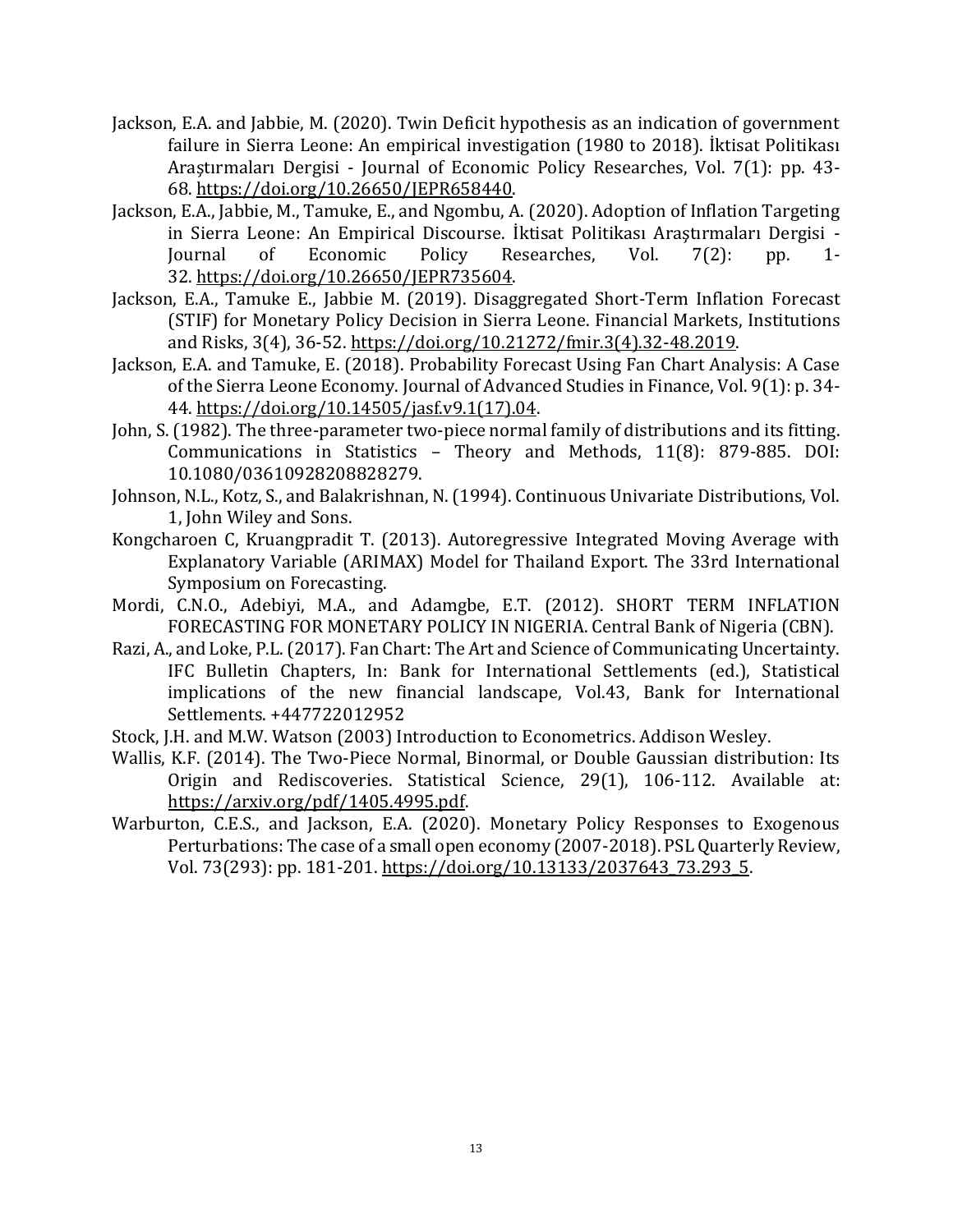# **Appendix 1: EVIEWS Model Code for ARIMAX**

```
'Code for selecting optimal lag lengths for ARMA models 
smpl @all 'Set sample period 
scalar n1=@obs(cpi) 'Number of observations of CPI data 
scalar components = 13 'Number of CPI components, including aggregate index 
scalar maxar = 11 
scalar maxma = 11 
'Rename series 
series cpi 1 = fnab
series cpi_2 = alctob 
series cpi_3 = cfseries cpi_4 = housing
series cpi 5 = furn
series cpi 6 = health
series cpi_7 = trans 
series cpi8 =comm
series cpi 9 = reccult
series cpi 10 = educ
series cpi_11 = restseries cpi_12 = misc 
series cpi_13 = cpi 
'Seasonally adjust data 
for 1i = 1 to components
cpi_!i.x12(mode=m) cpi_!i 
nexr.x12(mode=m) nexr 
next 
'For each component produce ARMA(a,m) with varying orders 
for 1i = 1 to components
  for I_a = 1 to maxar '12
     for Im = 1 to maxma '12
      smpl 2007m1 2007m1+n1-1 
     equation arma_!i_!a_!m.ls d(cpi_!i_sa) c ar(1 to !a) ma(1 to !m) log(nexr)-log(nexr(-
12)) 
      next
```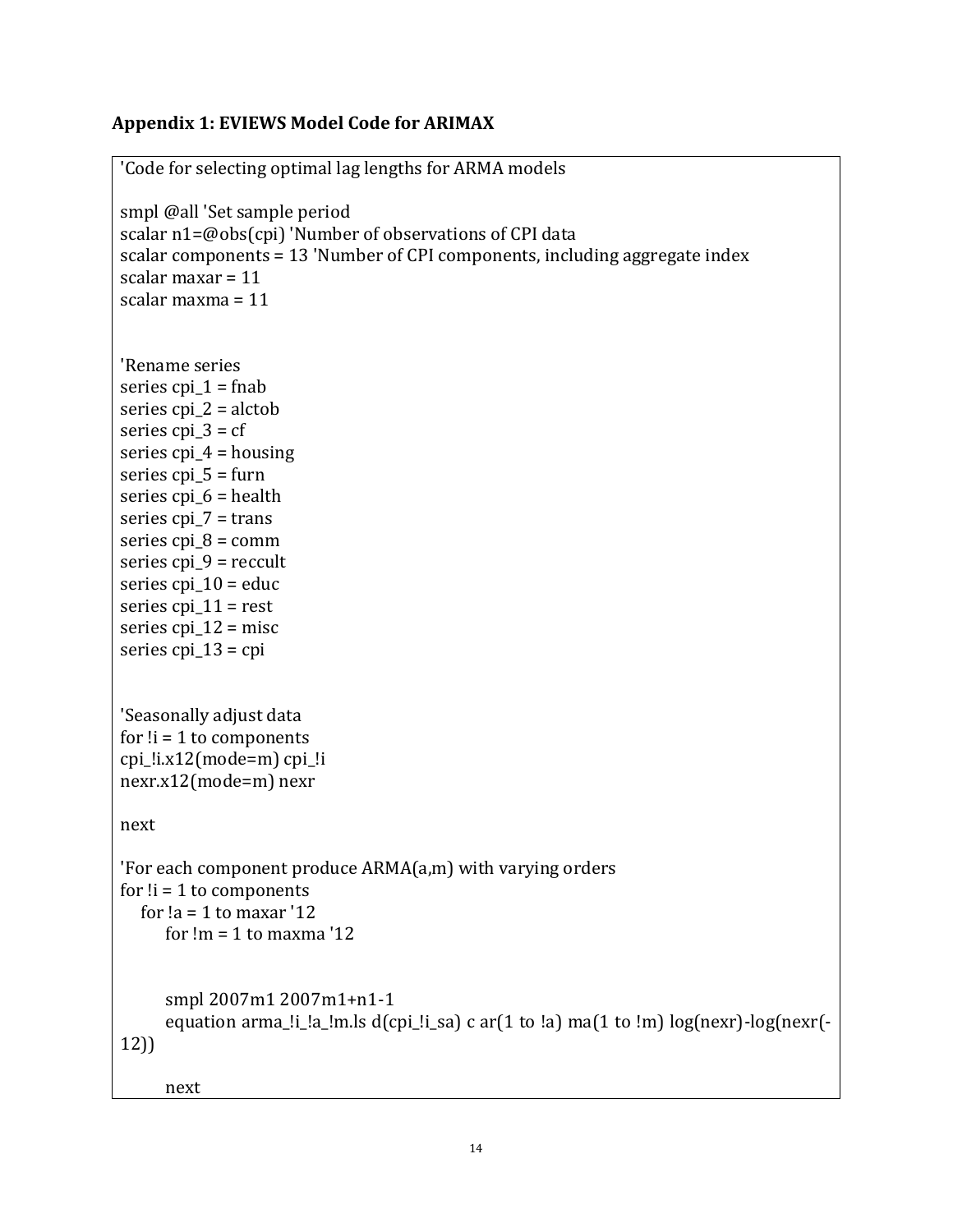```
 next 
next 
'Identify the ARMA for each component with the optimal AR and MA orders according to 
the Akaike Information Criterion. Change to @schwarz or @hq for Schwarz and Hannan-
Quinn criteria. 
for 1i = 1 to components
!mininfocrit = 9999 
  for a = 1 to maxar '12
     for Im = 1 to maxma '12
      if arma_!i_!a_!m.@aic<!mininfocrit then 
      !besta = !a 
      !bestm = !m 
      !mininfocrit = arma_!i_!a_!m.@aic 
      endif 
      next 
   next 
'Save the equation with the best order structure 
smpl 2007m1 2007m1+n1-1 
equation arma_best_!i.ls d(cpi_!i) c ar(1 to !besta) ma(1 to !bestm) log(nexr)-log(nexr(-
12)) 
smpl 2007m1+n1 2022 
arma_best_!i.forecast cpi_forecast_!i 
next 
'Show best ARMA models for selected components 
for !i = 13 to 13 
show arma best !i
next 
'show exp(cpi_forecast_13)/exp(cpi_forecast_13(-12))*100-100 
'*
```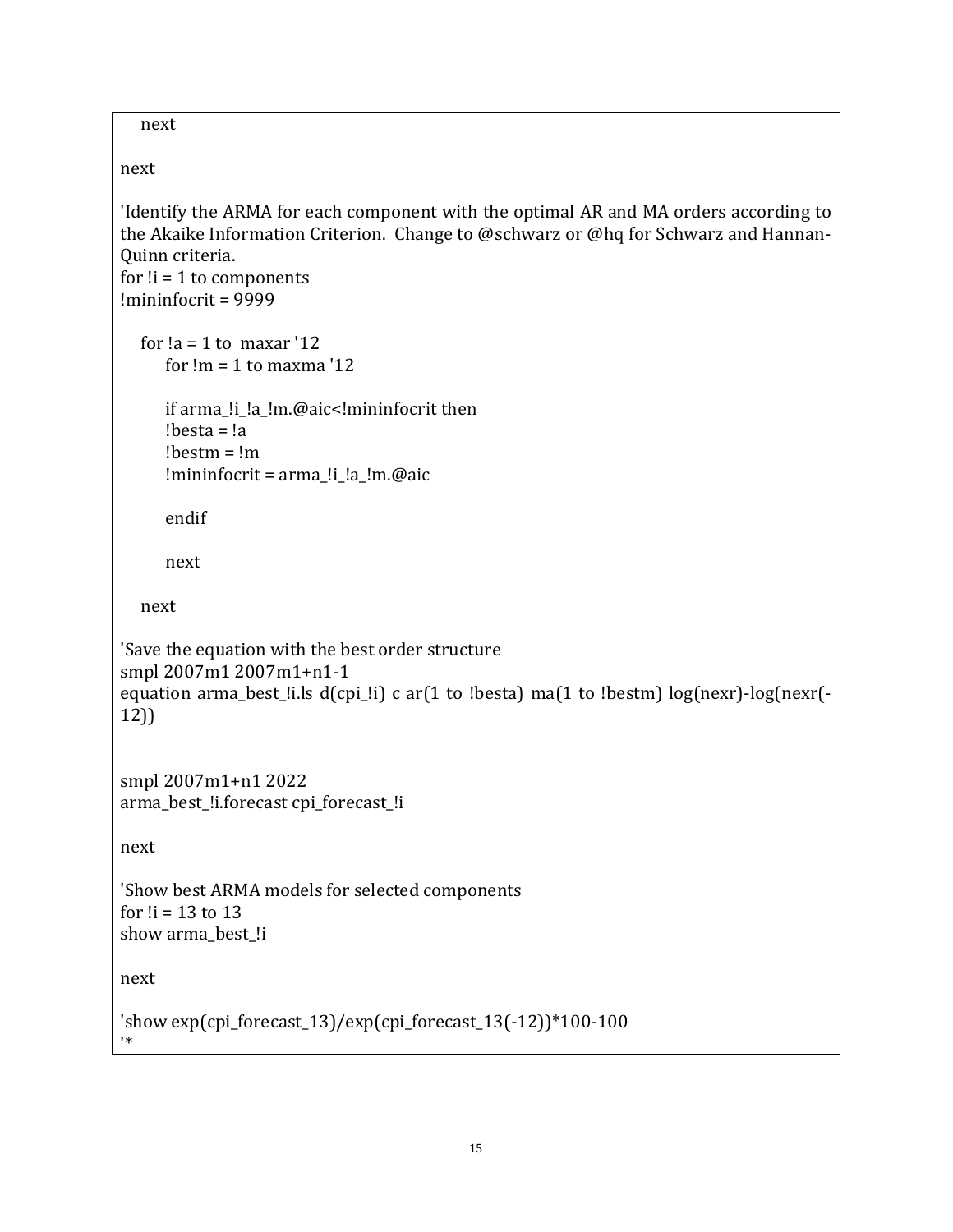#### **Appendix 2: Two-Piece Normal Distribution**

TPN probability density function is hereby presented as illustrated below (also, reference to Razi and Loke, 2017):

$$
f(x) = A \exp\left\{-\frac{(x-\mu)^2}{2\sigma_1^2}\right\} \text{ for } x \le \mu
$$

$$
f(x) = A \exp\left\{-\frac{(x-\mu)^2}{2\sigma_2^2}\right\} \text{ for } x < \mu
$$

Where A =  $\sqrt{\frac{2}{\pi}}$  $\frac{2}{\pi}$   $(\sigma_1 + \sigma_2)^{-1}$  is a constant of proportionality to ensure the distribution is continuous and is integrated to One.

As emphasised by John (182), the properties of the distribution are outlined below:

Mean:  $E(x) = \mu - k(\sigma_2 - \sigma_1)$ 

(a)

(b)

Variance:  $V(x) = \sigma_1 \sigma_2 + (1 - k^2)(\sigma_2 \sigma_1)^2$ 

Skew:

Skew: 
$$
\gamma^{(x)} = k(\sigma_2 - \sigma_1)[(2k^2 - 1)(\sigma_2 - \sigma_1)^2 + \sigma_1 \sigma_2]
$$
  
(c)  
Where  $A = \sqrt{\frac{2}{\pi}}$ 



**Two-Piece Normal Distrubution Curve** 

In the case of the above, the mode, variance and skew as illustrated in equations (2) and (3) can be solved for  $\sigma_1$  and  $\sigma_2$ .

With reference to the above probability density function, it can be noted that the probability of being between any two points,  $L_1$  and  $L_2$ , which is described as the area under the curve can be computed as:

$$
P(L_1 < L_2) = \int_{L_1}^{L_2} f(x) \cdot dx = 2((\sigma_2 - \sigma_1)^{-1} [\sigma_2 \varphi \left( \frac{L_2 - \mu}{\sigma_2} \right) - \sigma_1 \varphi \left( \frac{L_1 - \mu}{\sigma} \right) + \left( \frac{\sigma_1 - \sigma_2}{2} \right)]
$$

Where  $\varphi$  (.) is the cumulative distribution function of the standard normal curve.